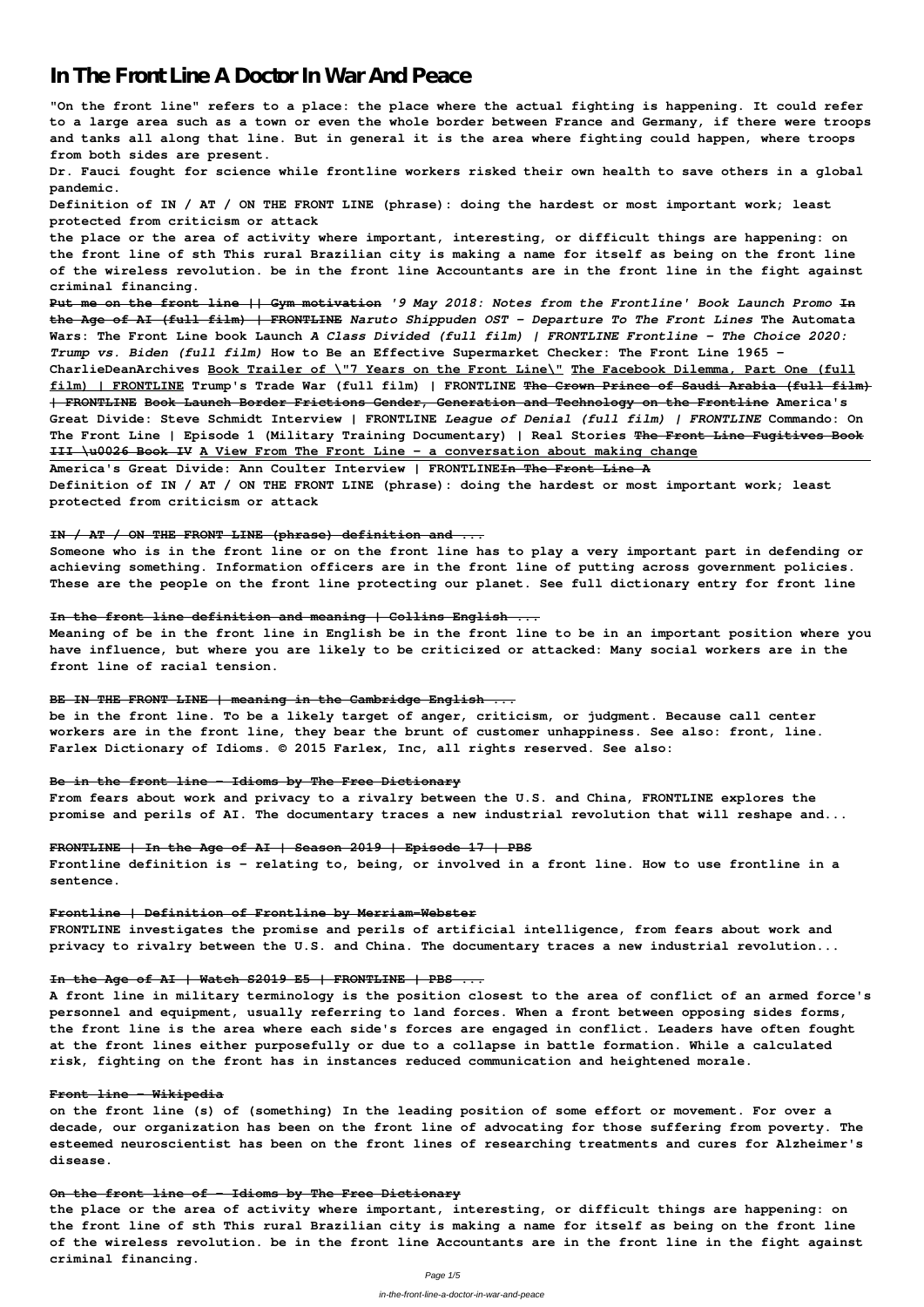#### **THE FRONT LINE | meaning in the Cambridge English Dictionary**

**In-depth analysis of issues and events in India and around the world in the fields of politics, economy, industry, social justice, the environment, culture, literature, cinema, art, science and media.**

#### **Frontline: In-depth analysis of issues and events in India ...**

**"On the front line" refers to a place: the place where the actual fighting is happening. It could refer to a large area such as a town or even the whole border between France and Germany, if there were troops and tanks all along that line. But in general it is the area where fighting could happen, where troops from both sides are present.**

#### **at the front/ on the frontline? | WordReference Forums**

**Dr. Fauci fought for science while frontline workers risked their own health to save others in a global pandemic.**

#### **Anthony Fauci, Frontline Workers: Guardians of the Year ...**

**In their own words: Public health officials on front line Public health officials work to keep the nation safe and healthy, overseeing everything from water inspections to childhood immunizations**

#### **In their own words: Public health officials on front line ...**

**Frontline nurse Sarah Yoder (right), with her daughter Emily Yoder (left). Emily Yoder Emily Yoder's frontline hero is her mother, Sarah Yoder, who is a nurse at one of the ICU units at Ascension ...**

#### **Meet the frontline heroes of the coronavirus pandemic**

**front line - the line along which opposing armies face each other. battlefront, front. battlefield, battleground, field of battle, field of honor, field - a region where a battle is being (or has been) fought; "they made a tour of Civil War battlefields".**

#### **Front line - definition of front line by The Free Dictionary**

**The front line is the place where two opposing armies are facing each other and where fighting is going on....a massive concentration of soldiers on the front line. 2. See in the front line**

#### **Front line definition and meaning | Collins English Dictionary**

**Notes from the Front Line: Practical Problems and Solutions for Broadcasters in the ATSC 3.0 Era By Ralph Bachofen 16 December 2020 The ATSC 3.0 environment is infinitely more complex than ATSC 1.0, but the result is highly rewarding**

*Frontline: In-depth analysis of issues and events in India ... Notes from the Front Line: Practical Problems and Solutions for Broadcasters in the ATSC 3.0 Era By*

*Ralph Bachofen 16 December 2020 The ATSC 3.0 environment is infinitely more complex than ATSC 1.0, but the result is highly rewarding*

*In the front line definition and meaning | Collins English ... Meet the frontline heroes of the coronavirus pandemic*

*FRONTLINE investigates the promise and perils of artificial intelligence, from fears about work and privacy to rivalry between the U.S. and China. The documentary traces a new industrial revolution... In their own words: Public health officials on front line Public health officials work to keep the nation safe and healthy, overseeing everything from water inspections to childhood immunizations FRONTLINE | In the Age of AI | Season 2019 | Episode 17 | PBS THE FRONT LINE | meaning in the Cambridge English Dictionary*

*Be in the front line - Idioms by The Free Dictionary*

*Put me on the front line || Gym motivation '9 May 2018: Notes from the Frontline' Book Launch Promo In the Age of AI (full film) | FRONTLINE Naruto Shippuden OST - Departure To The Front Lines The Automata Wars: The Front Line book Launch A Class Divided (full film) | FRONTLINE Frontline - The Choice 2020: Trump vs. Biden (full film) How to Be an Effective Supermarket Checker: The Front Line 1965 - CharlieDeanArchives Book Trailer of \"7 Years on the Front Line\" The Facebook Dilemma, Part One (full film) | FRONTLINE Trump's Trade War (full film) | FRONTLINE The Crown Prince of Saudi Arabia (full film) | FRONTLINE Book Launch Border Frictions Gender, Generation and Technology on the Frontline America's Great Divide: Steve Schmidt Interview | FRONTLINE League of Denial (full film) | FRONTLINE Commando: On The Front Line | Episode 1 (Military Training Documentary) | Real Stories The Front Line Fugitives Book III \u0026 Book IV A View From The Front Line – a conversation about making change*

*America's Great Divide: Ann Coulter Interview | FRONTLINEIn The Front Line A*

**on the front line (s) of (something) In the leading position of some effort or movement. For over a decade, our organization has been on the front line of advocating for those suffering from poverty. The esteemed neuroscientist has been on the front lines of researching treatments and cures for Alzheimer's disease.**

Page 2/5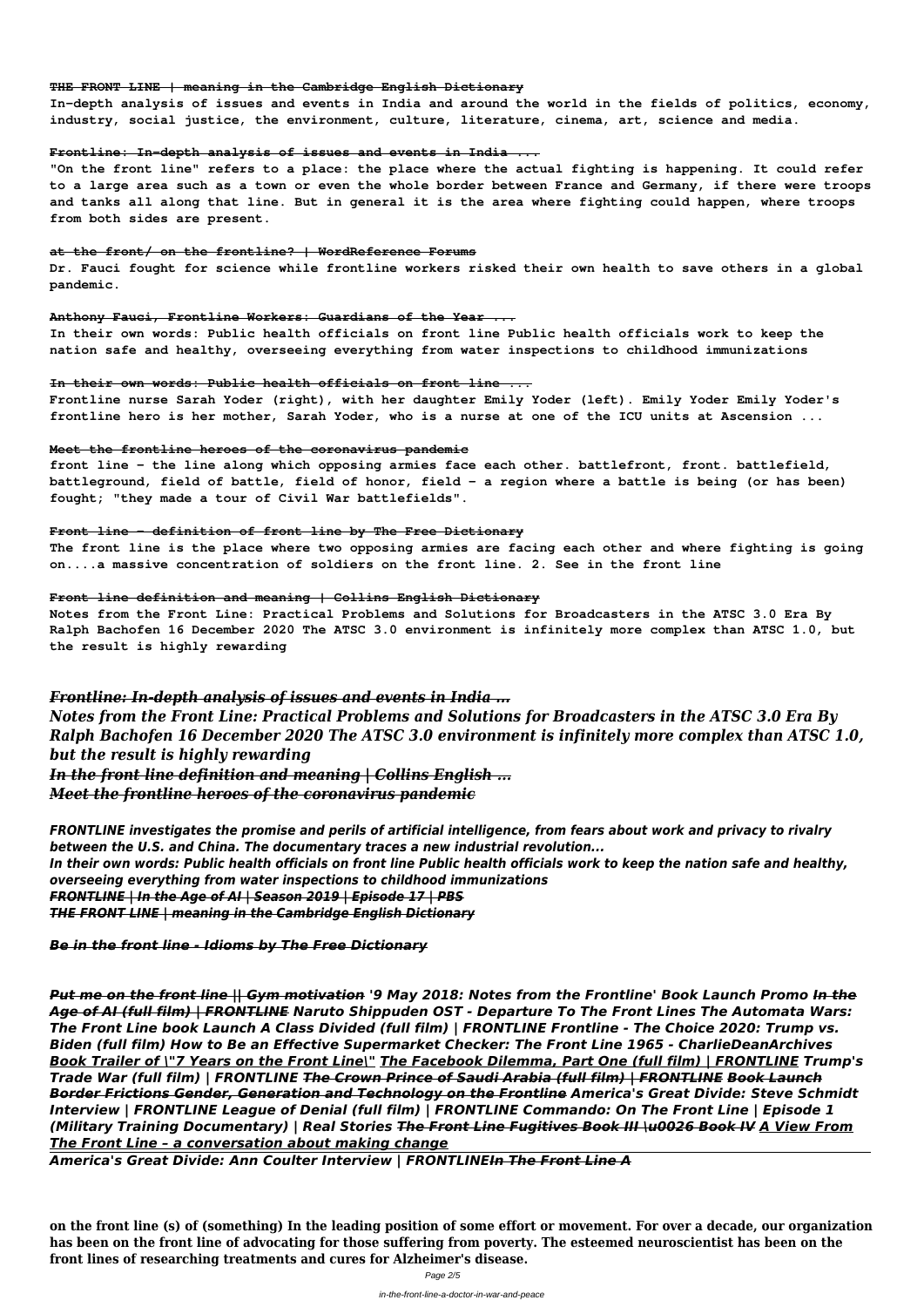**Front line - definition of front line by The Free Dictionary**

**Frontline definition is - relating to, being, or involved in a front line. How to use frontline in a sentence. From fears about work and privacy to a rivalry between the U.S. and China, FRONTLINE explores the promise and perils of AI. The documentary traces a new industrial revolution that will reshape and...**

*On the front line of - Idioms by The Free Dictionary Anthony Fauci, Frontline Workers: Guardians of the Year ...*

*Put me on the front line || Gym motivation '9 May 2018: Notes from the Frontline' Book Launch Promo In the Age of AI (full film) | FRONTLINE Naruto Shippuden OST - Departure To The Front Lines The Automata Wars: The Front Line book Launch A Class Divided (full film) | FRONTLINE Frontline - The Choice 2020: Trump vs. Biden (full film) How to Be an Effective Supermarket Checker: The Front Line 1965 - CharlieDeanArchives Book Trailer of \"7 Years on the Front Line\" The Facebook Dilemma, Part One (full film) | FRONTLINE Trump's Trade War (full film) | FRONTLINE The Crown Prince of Saudi Arabia (full film) | FRONTLINE Book Launch Border Frictions Gender, Generation and Technology on the Frontline America's Great Divide: Steve Schmidt Interview | FRONTLINE League of Denial (full film) | FRONTLINE Commando: On The Front Line | Episode 1 (Military Training Documentary) | Real Stories The Front Line Fugitives Book III \u0026 Book IV A View From The Front Line – a conversation about making change America's Great Divide: Ann Coulter Interview | FRONTLINEIn The Front Line A Definition of IN / AT / ON THE FRONT LINE (phrase): doing the hardest or most important work; least protected from criticism or attack*

## *IN / AT / ON THE FRONT LINE (phrase) definition and ...*

*Someone who is in the front line or on the front line has to play a very important part in defending or achieving something. Information officers are in the front line of putting across government policies. These are the people on the front line protecting our planet. See full dictionary entry for front line*

## *In the front line definition and meaning | Collins English ...*

*Meaning of be in the front line in English be in the front line to be in an important position where you have influence, but where you are likely to be criticized or attacked: Many social workers are in the front line of racial tension.*

## *BE IN THE FRONT LINE | meaning in the Cambridge English ...*

*be in the front line. To be a likely target of anger, criticism, or judgment. Because call center workers are in the front line, they bear the brunt of customer unhappiness. See also: front, line. Farlex Dictionary of Idioms. © 2015 Farlex, Inc, all rights reserved. See also:*

## *Be in the front line - Idioms by The Free Dictionary*

*From fears about work and privacy to a rivalry between the U.S. and China, FRONTLINE explores the promise and perils of AI. The documentary traces a new industrial revolution that will reshape and...*

## *FRONTLINE | In the Age of AI | Season 2019 | Episode 17 | PBS*

*Frontline definition is - relating to, being, or involved in a front line. How to use frontline in a sentence.*

## *Frontline | Definition of Frontline by Merriam-Webster*

*FRONTLINE investigates the promise and perils of artificial intelligence, from fears about work and privacy to rivalry between the U.S. and China. The documentary traces a new industrial revolution...*

#### *In the Age of AI | Watch S2019 E5 | FRONTLINE | PBS ...*

*A front line in military terminology is the position closest to the area of conflict of an armed force's personnel and equipment, usually referring to land forces. When a front between opposing sides forms, the front line is the area where each side's forces are engaged in conflict. Leaders have often fought at the front lines either purposefully or due to a collapse in battle formation. While a calculated risk, fighting on the front has in instances reduced communication and heightened morale.*

## *Front line - Wikipedia*

*on the front line (s) of (something) In the leading position of some effort or movement. For over a decade, our organization has been on the front line of advocating for those suffering from poverty. The esteemed neuroscientist has been on the front lines of researching treatments and cures for Alzheimer's disease.*

## *On the front line of - Idioms by The Free Dictionary* Page 3/5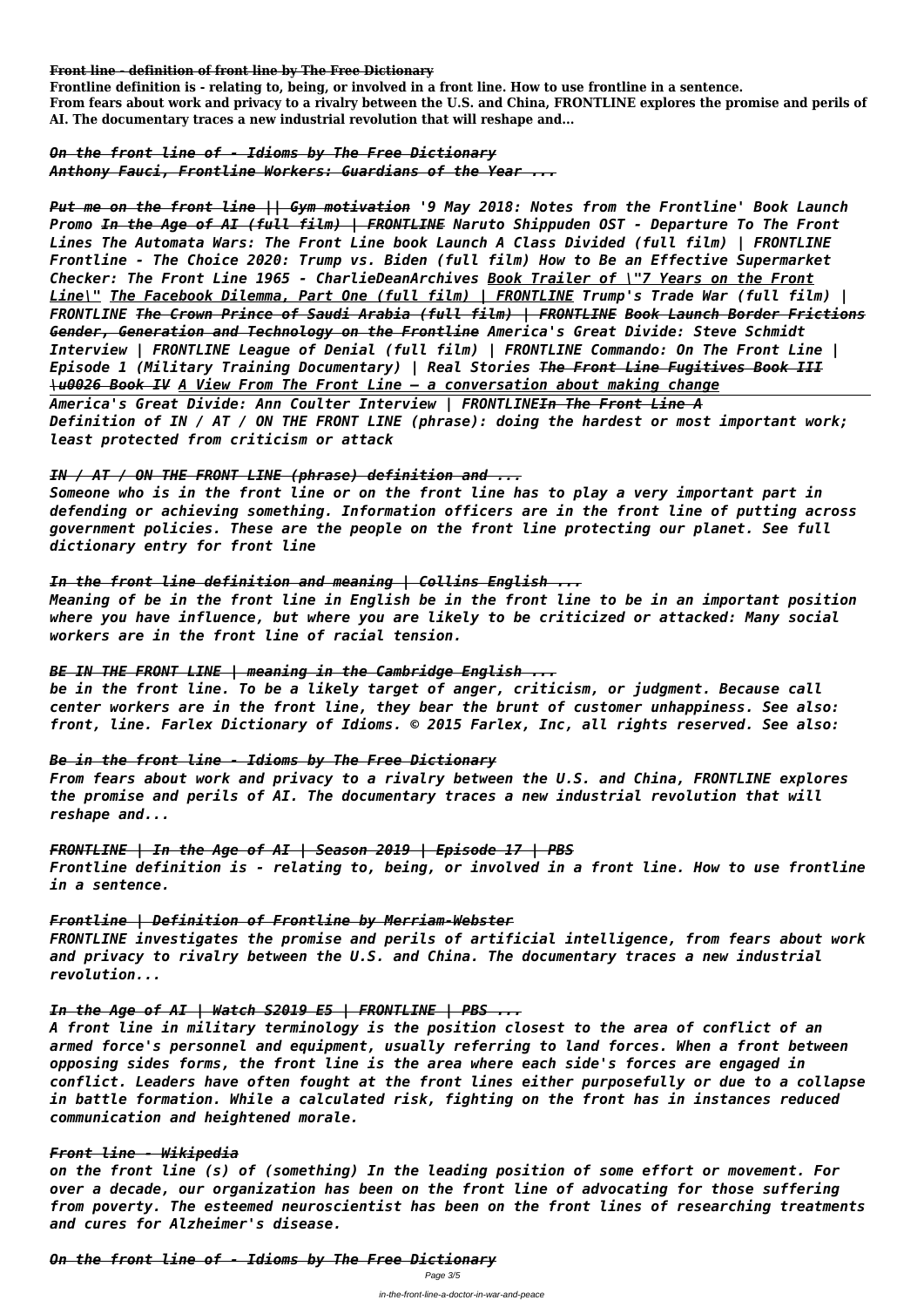*the place or the area of activity where important, interesting, or difficult things are happening: on the front line of sth This rural Brazilian city is making a name for itself as being on the front line of the wireless revolution. be in the front line Accountants are in the front line in the fight against criminal financing.*

## *THE FRONT LINE | meaning in the Cambridge English Dictionary*

*In-depth analysis of issues and events in India and around the world in the fields of politics, economy, industry, social justice, the environment, culture, literature, cinema, art, science and media.*

## *Frontline: In-depth analysis of issues and events in India ...*

*"On the front line" refers to a place: the place where the actual fighting is happening. It could refer to a large area such as a town or even the whole border between France and Germany, if there were troops and tanks all along that line. But in general it is the area where fighting could happen, where troops from both sides are present.*

## *at the front/ on the frontline? | WordReference Forums*

*Dr. Fauci fought for science while frontline workers risked their own health to save others in a global pandemic.*

## *Anthony Fauci, Frontline Workers: Guardians of the Year ...*

*In their own words: Public health officials on front line Public health officials work to keep the nation safe and healthy, overseeing everything from water inspections to childhood immunizations*

## *In their own words: Public health officials on front line ...*

*Frontline nurse Sarah Yoder (right), with her daughter Emily Yoder (left). Emily Yoder Emily Yoder's frontline hero is her mother, Sarah Yoder, who is a nurse at one of the ICU units at Ascension ...*

## *Meet the frontline heroes of the coronavirus pandemic*

*front line - the line along which opposing armies face each other. battlefront, front. battlefield, battleground, field of battle, field of honor, field - a region where a battle is being (or has been) fought; "they made a tour of Civil War battlefields".*

## *Front line - definition of front line by The Free Dictionary*

*The front line is the place where two opposing armies are facing each other and where fighting is going on....a massive concentration of soldiers on the front line. 2. See in the front line*

## *Front line definition and meaning | Collins English Dictionary*

*Notes from the Front Line: Practical Problems and Solutions for Broadcasters in the ATSC 3.0 Era By Ralph Bachofen 16 December 2020 The ATSC 3.0 environment is infinitely more complex than ATSC 1.0, but the result is highly rewarding*

## *Front line definition and meaning | Collins English Dictionary*

*Someone who is in the front line or on the front line has to play a very important part in defending or achieving something. Information officers are in the front line of putting across government policies. These are the people on the front line protecting our planet. See full dictionary entry for front line*

*Meaning of be in the front line in English be in the front line to be in an important position where you have influence, but where you are likely to be criticized or attacked: Many social workers are in the front line of racial tension.*

*be in the front line. To be a likely target of anger, criticism, or judgment. Because call center workers are in the front line, they bear the brunt of customer unhappiness. See also: front, line. Farlex Dictionary of Idioms. © 2015 Farlex, Inc, all rights reserved. See also:*

*at the front/ on the frontline? | WordReference Forums*

front line - the line along which opposing armies face each other. battlefront, front. battlefield, battleground, field of battle, field of honor, field - a region where a battle is being (or has been) fought; "they made a tour of Civil War battlefields".

In-depth analysis of issues and events in India and around the world in the fields of politics, economy, industry, social justice, the environment, culture, literature, cinema, art, science and media.

BE IN THE FRONT LINE | meaning in the Cambridge English ...